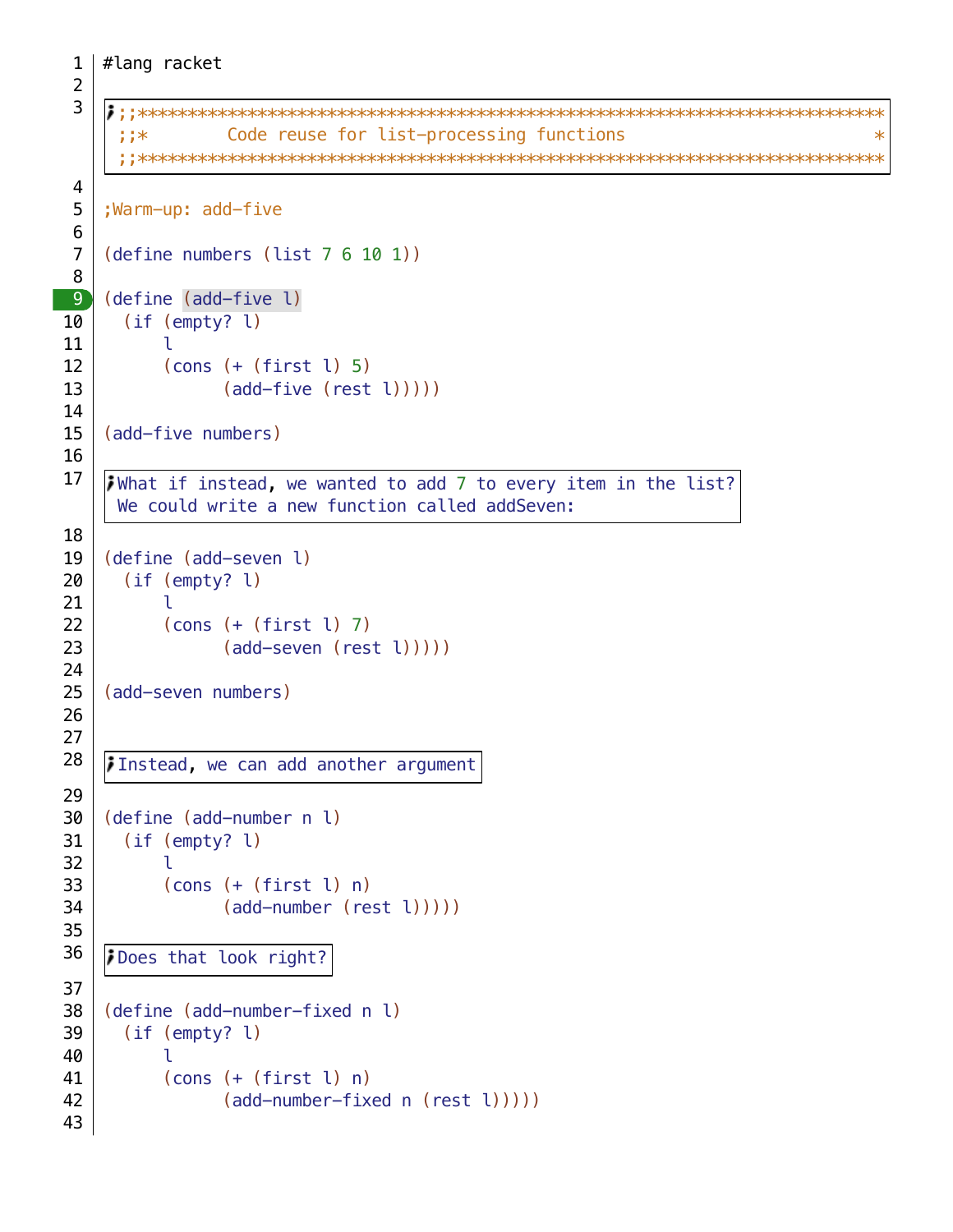```
Now we can re-define add-seven and add-five with add-numbers-fixed:
    (define (add-five2 l)
       (add-number-fixed 5 l))
    (define (add-seven2 l)
       (add-number-fixed 7 l))
    (add-five2 numbers)
    (add-seven2 numbers)
    But wait. Here's another function that takes a list as its argument:
    (string-append "lions" "!")
    (define (exclaim l)
       (if (empty? l)
          \mathbf{1} (cons (string-append (first l) "!")
                 (exclaim (rest l)))))
    F exclaim takes a list of strings as input and produces a new list of strings as
     output, where each string in the output list is a string in the input list with
     an exclamation mark added to it.
    (define animals (list "cat" "bird" "pig" "raccoon"))
    (exclaim animals)
    animals
    Now we have three functions that each take a single list as an argument: addFiv
     addSeven, and exclaim.
     What do these functions have in common?
      [Answer: each takes a list and does something to each item in the list.]
    \mathbf{F} This is a common programming pattern: take a list and an operation and apply that
     operation to each item in the list, in order to create a new list.
44
45
46
47
48
49
50
51
52
53
54
55
56
57
58
59
60
61
62
63
64
65
66
67
68
69
70
71
72
73
74
75
76
77
```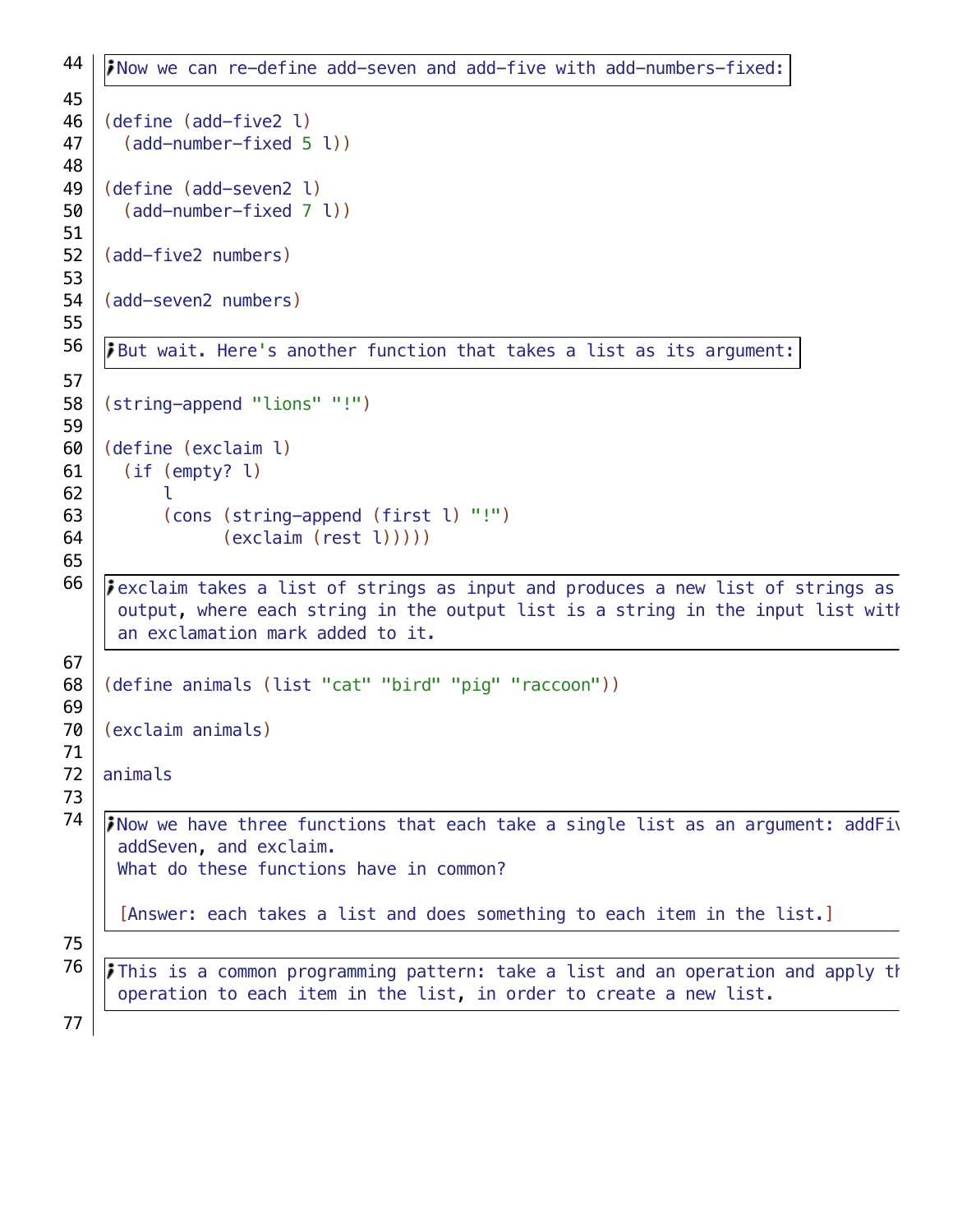```
What do I mean by 'apply an operation'?
      In the case of addFive, we can separate it into two parts.
      There is a little helper function that does the actual addition, and the body of
      the function, which applies the helper to each item in the list and produces
      the new list.
     (detine (plus-five x) (+ x 5))(define (add-five3 l)
        (if (empty? l)
           \mathbf{1} (cons (plus-five (first l))
                  (add-five3 (rest l)))))
     (add-five3 numbers)
     Similarly, we can separate addSeven and exclaim into two parts:
     (detine (plus-seven x) (+ x 7))(define (add-seven3 l)
        (if (empty? l)
            l
            (cons (plus-seven (first l))
                  (add-seven3 (rest l)))))
     (add-seven3 numbers)
     (define (add-exclamation w) (string-append w "!"))
     (define (exclaim2 l)
        (if (empty? l)
            l
            (cons (add-exclamation (first l))
                  (exclaim2 (rest l)))))
     (exclaim2 animals)
     Well done! We've taken our three original functions and made six functions.
      So much more compact!
     The thing is, once we take out the helper function, these three functions
 78
 79
80
81
82
83
84
85
86
87
88
89
90
91
92
93
94
95
96
97
98
99
100
101
102
103
104
105
106
107
108
109
110
111
112
113
114
```
look remarkably similar:

115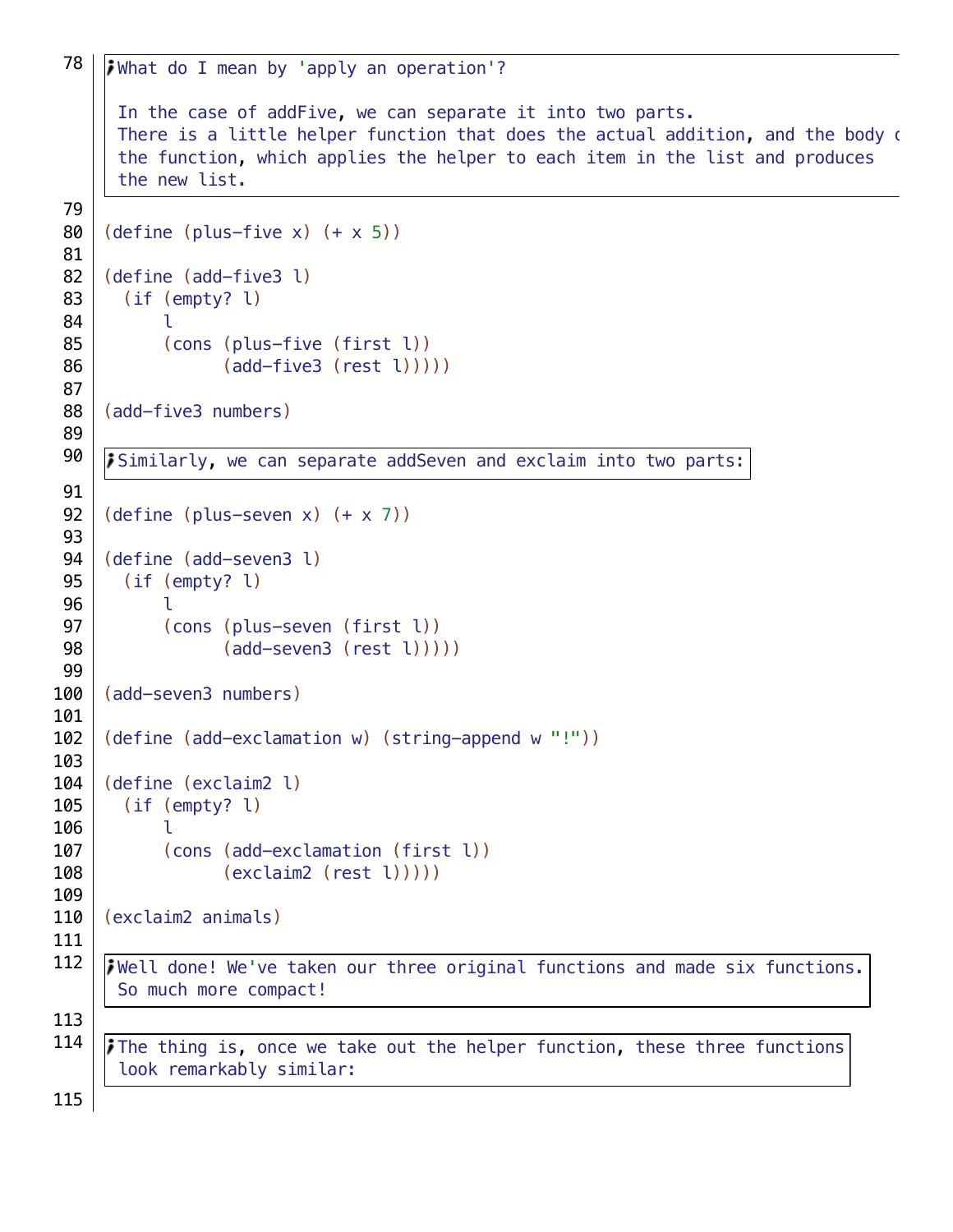| 116               | In fact, the only difference among them is what helper function they apply to<br>the items in the list.                                                                                                           |
|-------------------|-------------------------------------------------------------------------------------------------------------------------------------------------------------------------------------------------------------------|
|                   | If only there was some general-purpose function to package up the shared parts<br>of each of these functions, the part that applies the helper function and                                                       |
|                   | returns a list.                                                                                                                                                                                                   |
| 117               |                                                                                                                                                                                                                   |
| 118               | Introducing map<br>$;;*$                                                                                                                                                                                          |
| 119<br>120        |                                                                                                                                                                                                                   |
|                   | <i>i</i> This operation is called MAP.<br>Map is a built-in function in Racket which takes a list and a function as its<br>arguments, and applies the function to each item in the list, returning a new<br>list. |
|                   | We can rewrite addFive with map as follows:                                                                                                                                                                       |
| 121<br>122<br>123 | (define (add-five-map l) (map plus-five l))                                                                                                                                                                       |
| 124<br>125        | (add-five-map numbers)                                                                                                                                                                                            |
| 126               | See how elegant that is! Map takes care of the recursion through the list and<br>the creation of the new list for us.                                                                                             |
|                   | We can rewrite addSeven and exclaim similarly.                                                                                                                                                                    |
| 127<br>128<br>129 | (define (add-seven-map l) (map plus-seven l))                                                                                                                                                                     |
| 130<br>131        | (add-seven-map numbers)                                                                                                                                                                                           |
| 132<br>133        | (define (exclaim-map l) (map add-exclamation l))                                                                                                                                                                  |
| 134<br>135        | (exclaim-map animals)                                                                                                                                                                                             |
| 136               |                                                                                                                                                                                                                   |
|                   | Higher-order functions<br>;;*<br>∗                                                                                                                                                                                |
| 137               |                                                                                                                                                                                                                   |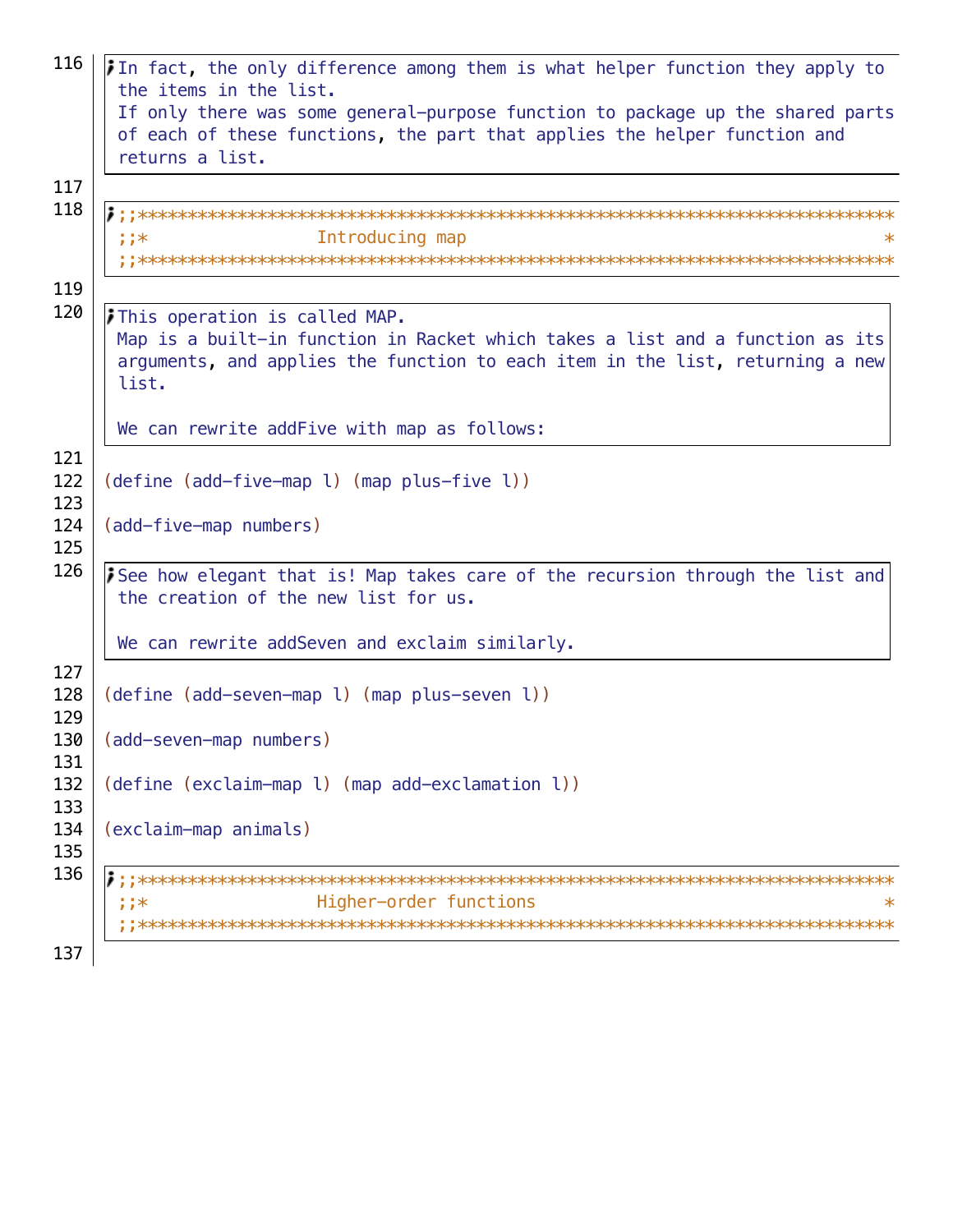```
138
    what makes map so powerful is that it takes a function as an argument.
     This makes it a *higher-order function.*
     A higher-order function is simply a function that takes another function as an
     arqument.
     We can write our own higher-order functions as well as using built-in higher
     order functions like map.
     For instance, we can write a function that takes in a function and applies it
     to the string "cat".
139
140
    (detine (apply-to-cat f))(f''cat'')141
142
143
    i apply-to-cat takes any function that takes a single string as an argument,
     and applies that function to the string "cat."
     Let's try it out with our addExclamation function.
144
145
    (apply-to-cat add-exclamation)
146
147
    \frac{1}{2} \frac{1}{2} \frac{1}{2}Implementing map
      148
149
    i What is map really doing behind the scenes?
     It's pretty much identical to the code we had in our very first addFive and
     exclaim functions.
     Map takes a function and list and applies the function recursively to the
     items in the list.
     If the list is empty, it returns the empty list.
     Otherwise, it applies the function to the first item in the list and uses cons
     to create a new list consisting of the result and map applied to the rest of
     the list.
150
151
    (detine (my-map f l)152
      (if (empty? l)153
          Τ.
154
          (cons (f (first l))
155
               (my-map f (rest l))))156
157 | (my-map (lambda (x) (string-append x "!")) animals)
```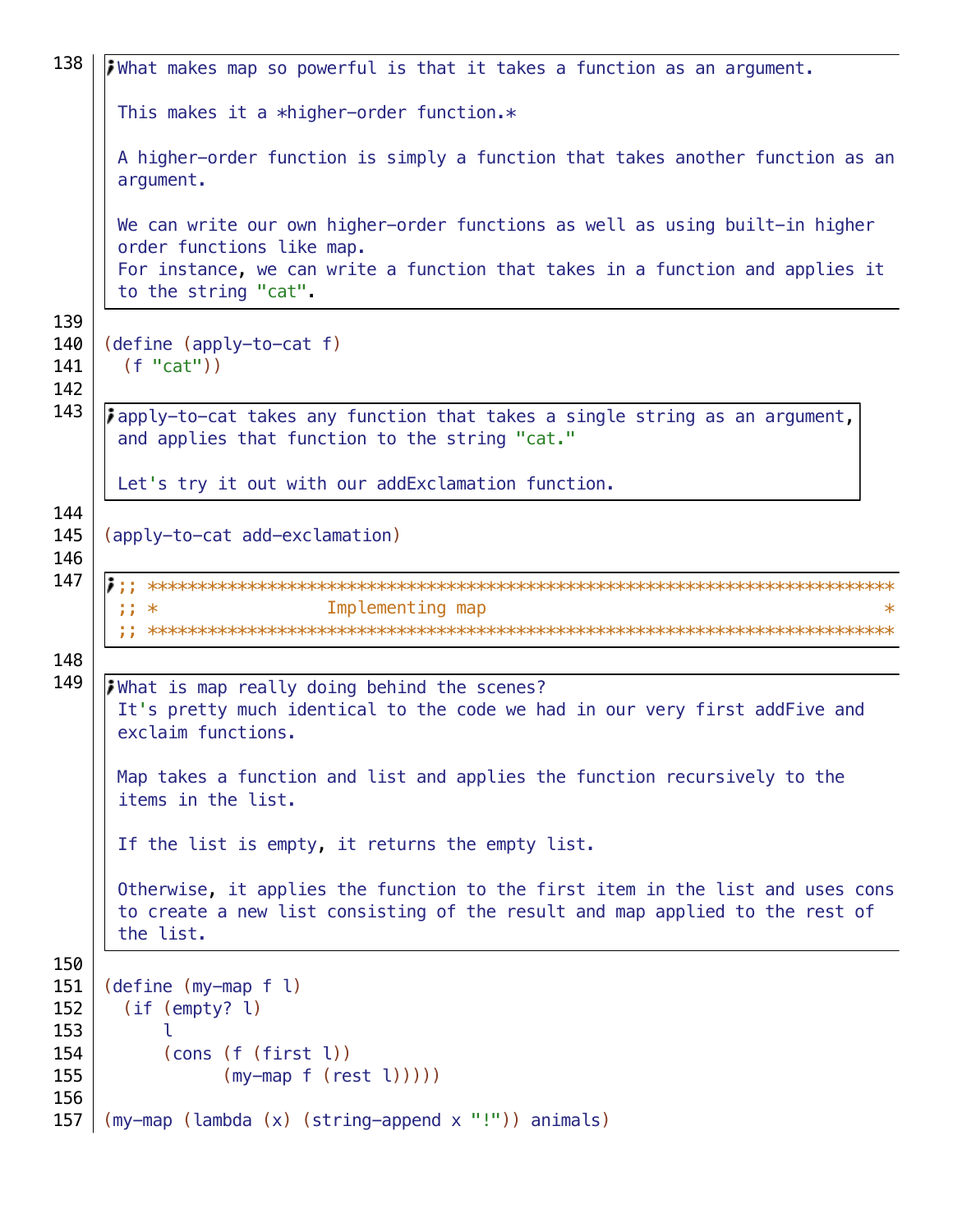```
158
159
       Lambdas again
    , 1, *\ast160
161
    iWhy are anonymous functions useful? Let's return to map.
    Instead of having to define the helper functions plusFive and
    addExclamation outside of the main functions addFive and exclaim, we can write
    them as anonymous functions in the arguments to map.
162
   (define (add-five4 l)
163
     (\text{map} (\text{lambda}(x)(+x 5)))164
165
   (add-five4 numbers)
166
167
   (define (exclaim3 l)
168
169
     (\text{map} (\text{lambda} (x)(string-append x "!")) 1))170
   (exclaim3 animals)
171
172
173
   Properties of map
    , ; *174
175
   Map is one example of a higher-order function: it is a function that takes
    a list and another function, and applies the function to each element in the
    list, returning a list of the results.
    Now that we've seen how to use map and how it is implemented, let's talk about
    some properties of map.
176
177
    Property 1: Return list doesn't need to share input list type
    ;;*178
179
    This map example shows another property of map: the lists it returns don't have
    have the same type of values as the list it takes as input.
    In the example above, the input list contained functions, but the output list
    contained strings.
180
181
    Instead of adding 5 to every item in a list, for instance, perhaps we want to \frac{1}{2}whether each item in the list is divisible by 5.
182
```